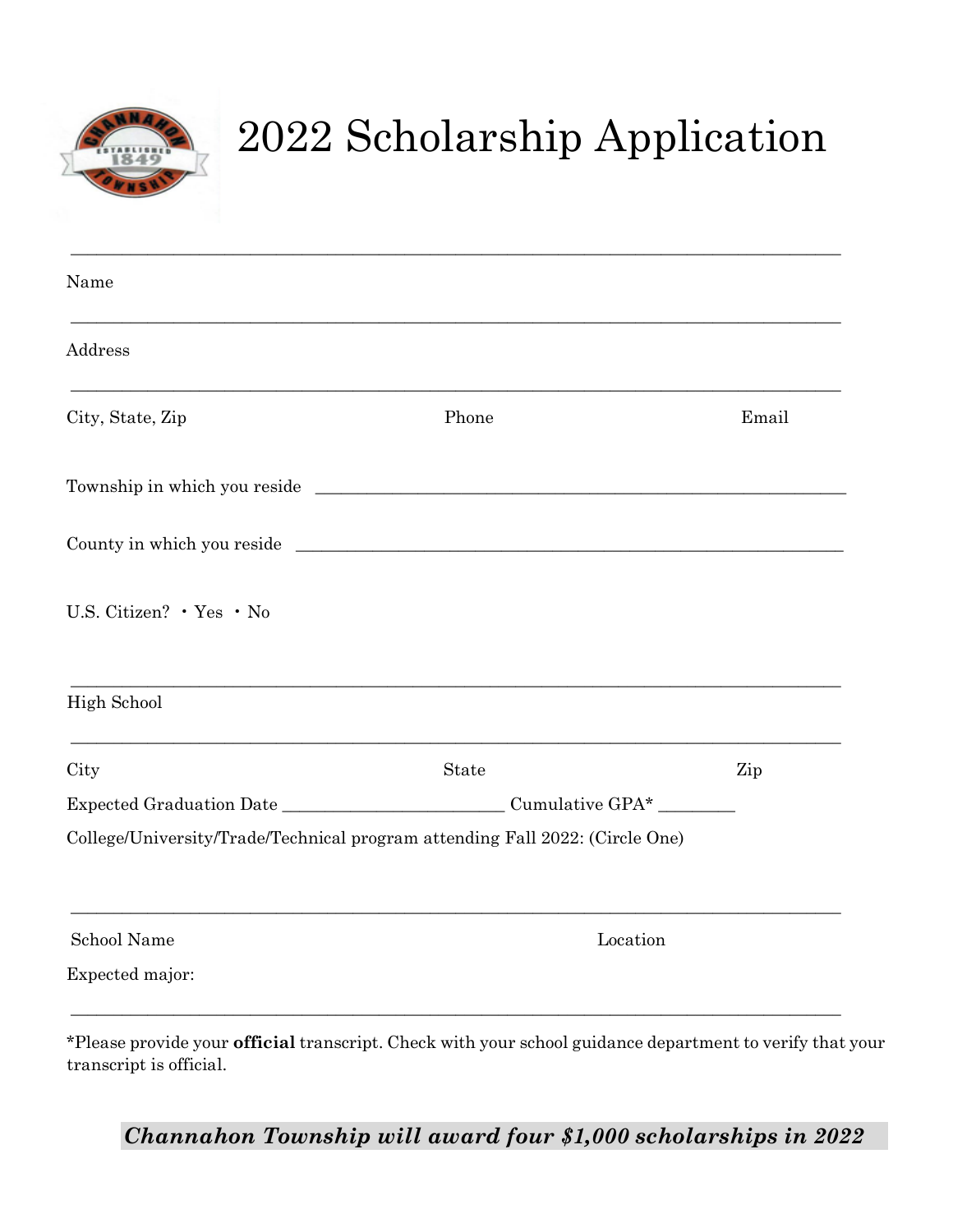

## 2022 Scholarship Application

My essay of not less than 300 words on *"The Role of Township Government in Today's Society and in the Future"* is attached.

\_\_\_\_\_\_\_\_\_\_\_\_\_\_\_\_\_\_\_\_\_\_\_\_\_\_\_\_\_\_\_\_\_\_\_\_\_\_\_\_\_\_\_\_\_\_\_\_\_\_\_\_\_\_\_\_\_\_\_\_\_\_\_\_\_\_\_\_\_\_\_\_\_\_\_\_\_\_\_\_\_\_

\_\_\_\_\_\_\_\_\_\_\_\_\_\_\_\_\_\_\_\_\_\_\_\_\_\_\_\_\_\_\_\_\_\_\_\_\_\_\_\_\_\_\_\_\_\_\_\_\_\_\_\_\_\_\_\_\_\_\_\_\_\_\_\_\_\_\_\_\_\_\_\_\_\_\_\_\_\_\_\_\_\_

\_\_\_\_\_\_\_\_\_\_\_\_\_\_\_\_\_\_\_\_\_\_\_\_\_\_\_\_\_\_\_\_\_\_\_\_\_\_\_\_\_\_\_\_\_\_\_\_\_\_\_\_\_\_\_\_\_\_\_\_\_\_\_\_\_\_\_\_\_\_\_\_\_\_\_\_\_\_\_\_\_\_

\_\_\_\_\_\_\_\_\_\_\_\_\_\_\_\_\_\_\_\_\_\_\_\_\_\_\_\_\_\_\_\_\_\_\_\_\_\_\_\_\_\_\_\_\_\_\_\_\_\_\_\_\_\_\_\_\_\_\_\_\_\_\_\_\_\_\_\_\_\_\_\_\_\_\_\_\_\_\_\_\_\_

#### **Extracurricular Activities (also include work experience)**

(If additional space is needed, please attach separate sheet(s)).

Signature of Applicant: \_\_\_\_\_\_\_\_\_\_\_\_\_\_\_\_\_\_\_\_\_\_\_\_\_\_\_\_\_\_\_\_\_\_ Date: \_\_\_\_\_\_\_\_\_\_\_\_\_\_\_\_\_\_\_\_\_\_\_\_\_\_\_

### *To be eligible, you must meet all of the following criteria:*

Must be a Channahon Township resident who is a graduating high school senior.

Must be a U.S. citizen and resident of Channahon Township.

Must plan to attend a university/college/trade/technical school as a full-time student.

Must have a history of extracurricular activities that demonstrates a willingness to accept leadership responsibilities (student government, club officer, etc.) or a commitment to civic responsibility, social consciousness and a willingness to serve the community (community service projects, volunteer activities with local service agencies or charitable institutions, etc.)

Must submit a 300-word essay on *The Role of Township Government in Today's Society and in the Future.*

Must submit two letters of recommendation from teachers, counselors, local officials or business people.

Must submit an official high school transcript.

Must submit a cover letter and completed application form.

Awards may not be deferred. If you need to change schools after being awarded a scholarship, please contact the township office as soon as possible.